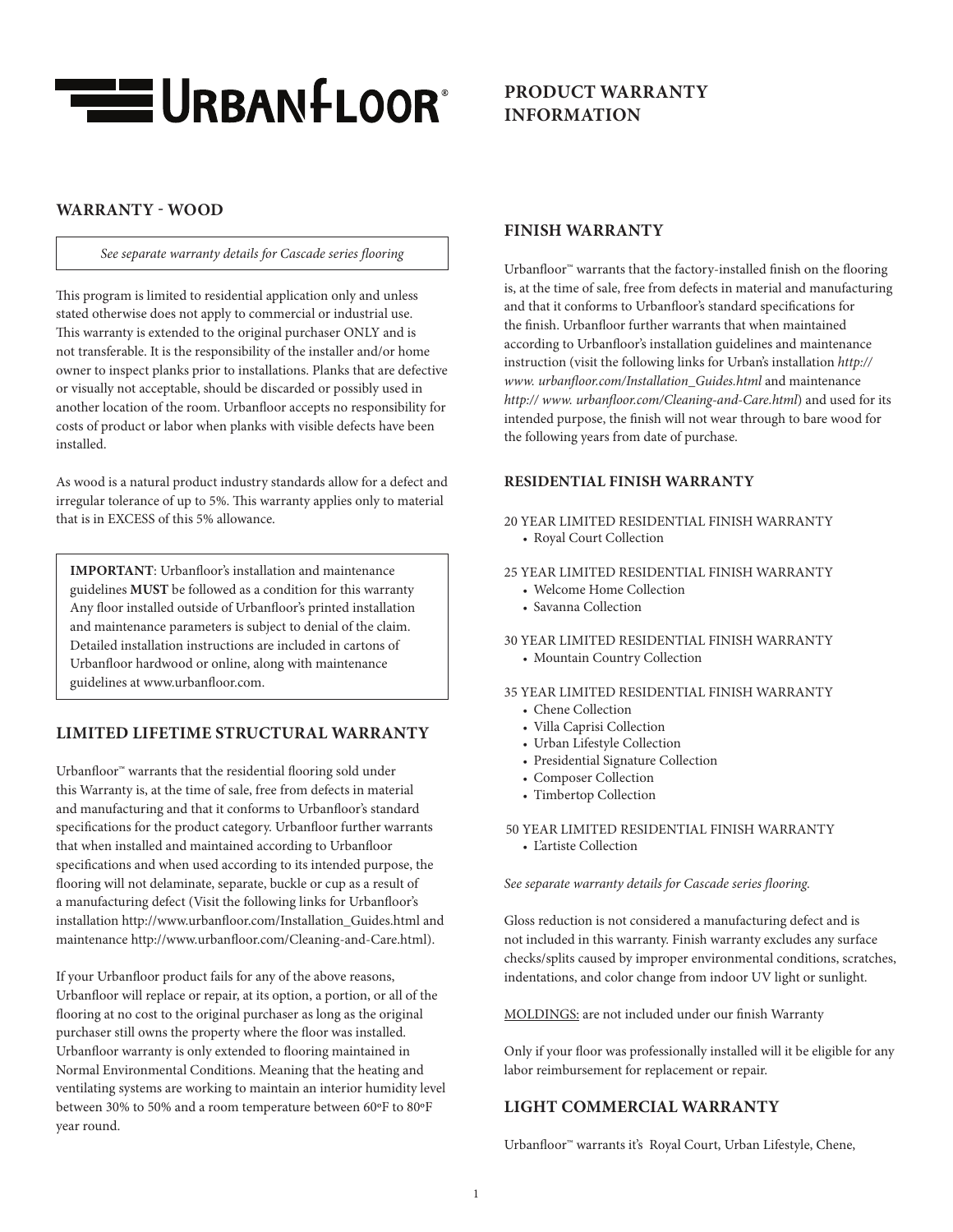Mountain Country and Welcome Home Collections for light commercial applications for period of 3-year finish and 3-year structural. Presidential Signature Collection for a period of 5-year finish only. Villa Caprisi, Composer, and Timbertop Collections for a period of 5-year finish and 5-year structural.

The Urbanfloor installation and maintenance instructions MUST be followed as condition for these Warranties to have effect. Failure to install your flooring in accordance with Urban's instructions will void all Warranties.

# **WARRANTY EXCLUSIONS AND LIMITATIONS**

Please follow the recommendations in this guide to retain the fresh look and protect the finish.

- Failure to maintain the environment at a humidity range of 30% to 50% year round and a room temperature of 60º to 80ºF.
- Checks, splits, delimitation caused by improper environmental conditions.
- Color variations in flooring are a natural occurrence due to species, age, character of flooring and exposure to UV light or sunlight. For these reasons, new and/or replacement flooring may not match display samples and/ or existing flooring.
- Due to color variations of product and/or samples, Urbanfloor<sup>™</sup> is not responsible for the consumer matching flooring to other wood products, such as cabinets, stair railings, trim and any existing moldings.
- Normal exposure to sunlight will bring about changes in the shading of any hardwood floor as the floor ages. Area rugs should be moved occasionally as they block sunlight and may give the appearance of discoloring under the rug. This is not a product defect.
- Improper installation/maintenance and failure to adhere to Urbanfloor installation/maintenance instructions.
- It is the responsibility of the installer and/or the homeowner to inspect boards prior to installation. Urbanfloor™ accepts no responsibility for costs of product or labor when boards with visible defects have been installed.
- Indentations or scratches caused by furniture, appliances, pet claws, high heel shoes, spiked or damaged heels, cleats, sports shoes, pivot points (i.e. seating areas), wheel chairs, walkers, sand, pebbles or other abrasive materials.
- Installation over radiant floor heating with a surface temperature in excess of 85° F.
- Damage due to water and/or moisture including but not limited to damage resulting from broken or leaking pipes, wet mopping, weather conditions or natural disasters is excluded from Urbanfloor™ warranties.
- Insect infestation after product leaves our facility.
- Abuse, neglect, abnormal use or misuse, application of solvents, corrosives, or other chemicals, etc. improper cleaning or maintenance products.
- Squeaking, popping and other noises are not covered by our warranty. Occasional noise is normal and can be expected on wood flooring, especially when nailed or stapled down. This is not considered a manufacturing defect.
- Recoating or alterations to the original factory finish voids the finish warranty.
- During the winter months of low humidity, minor surface cracks (checks) may appear in wood flooring, then often close up again in the summer months when the humidity is higher. This is a normal characteristic of natural wood and not a basis of a complaint against the manufacturer, especially if there is no structural failure.
- Dimensional Changes: Throughout its life, wood will naturally expand and contract in response to the seasons and environment conditions in the home. Seasonal gapping can be expected, and is not a defect.
- Color variations, mineral streaks, and small knots are considered part of the natural character and beauty of wood flooring and are not considered manufacturing defects.
- Improper installation including, but not limited to, installation by a non-licensed individual(s).

### **WIREBRUSHED FINISHES**

Due to the wire brushing process, some planks may contain minor snags and a rough grain in the finish. These character features do not affect the quality or structural strength of the flooring and are not considered a manufacturing defect.

#### **COLOR DIFFERENCES / SHOWROOM SAMPLES:**

Color change due to the effect of excessive exposure to sunlight, UV Rays, and lighting can cause considerable differences between your dealer's display samples and new or existing flooring. Please approve the color of the actual flooring BEFORE installation, as Urban's warranty does not cover color differences between showroom samples and installed flooring.

### **MOLDING STRUCTURAL WARRANTY**

Urbanfloor<sup>™</sup> warrants to the original purchaser that the moldings will be free of defects in material and workmanship when installed and maintained according to Urbanfloor specifications. If a molding fails, Urbanfloor will replace or repair, at its option for as long as the original purchase still owns the property where the molding was installed. Inspect moldings before installation. Once material is installed it is considered accepted.

Although moldings are designed to be the closest representation of the actual floor, variation in color, texture, shading, grain, knots, gloss level, and distressing will be evident and in some species can be extensive. This is normal and is not considered a defect.

CAUTION: Carefully inspect moldings and approve before installation. If moldings are not acceptable DO NOT INSTALL. Once material is installed it is considered ACCEPTED.

NOTE: Moldings are not covered by a finish warranty.

# **CUSTOMER CLAIM POLICIES**

• Claim forms can be found on http://www.urbanfloor.com under Customer Support > Form download; or click here to